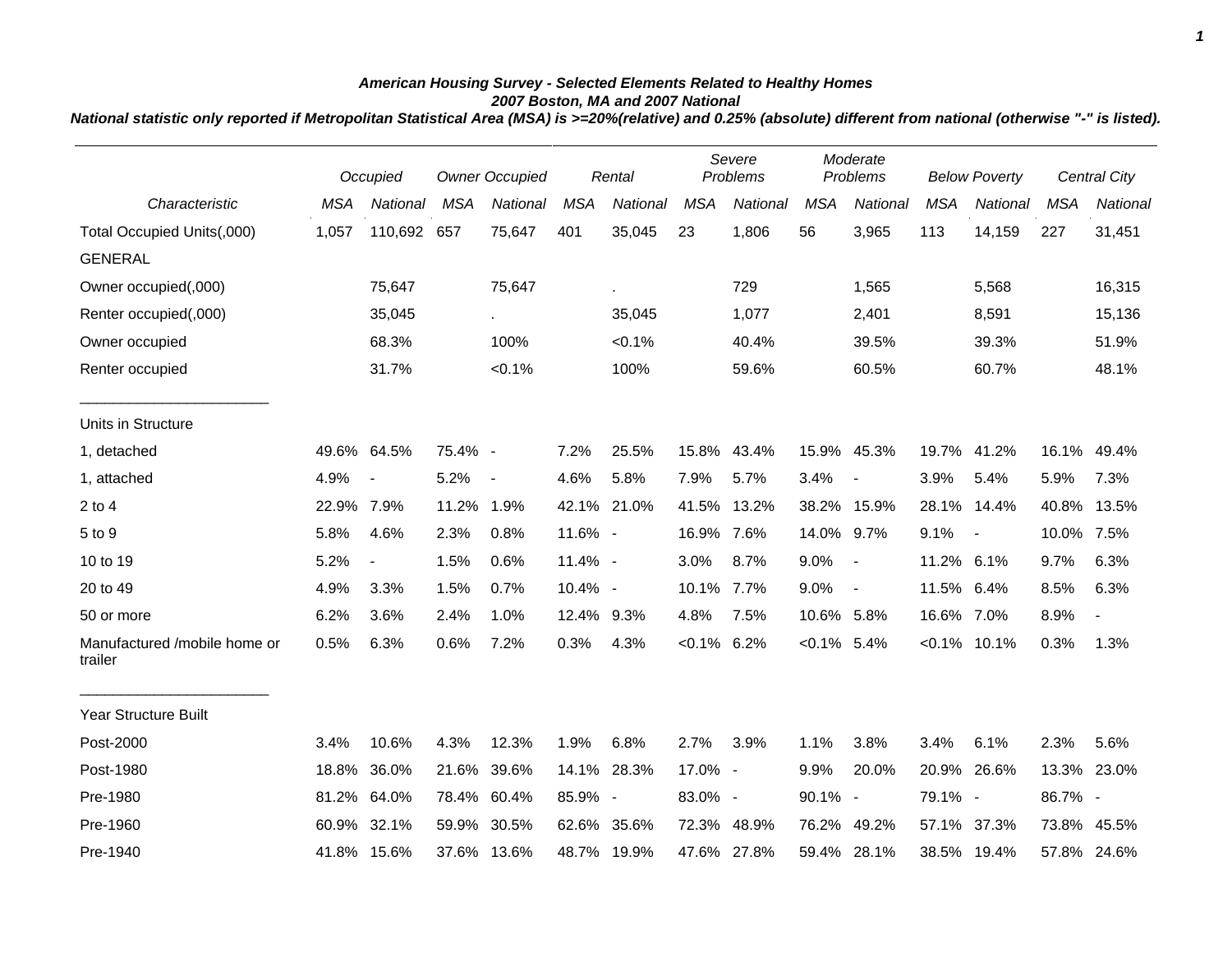|                                                             | Occupied |                          | <b>Owner Occupied</b> |                          | Rental     |                          | Severe<br>Problems |                          | Moderate<br>Problems |                 | <b>Below Poverty</b> |                          | Central City |          |
|-------------------------------------------------------------|----------|--------------------------|-----------------------|--------------------------|------------|--------------------------|--------------------|--------------------------|----------------------|-----------------|----------------------|--------------------------|--------------|----------|
| Characteristic                                              | MSA      | National                 | <b>MSA</b>            | National                 | <b>MSA</b> | <b>National</b>          | <b>MSA</b>         | National                 | <b>MSA</b>           | National        | <b>MSA</b>           | National                 | <b>MSA</b>   | National |
| Foundation (for 1-unit not<br>manufactured)                 |          |                          |                       |                          |            |                          |                    |                          |                      |                 |                      |                          |              |          |
| 1-Unit not manufactured(,000)                               | 577      | 77,517                   | 529                   | 66,554                   | 47         | 10,963                   | 5                  | 887                      | 11                   | 1,916           | 27                   | 6,602                    | 50           | 17,830   |
| With a basement under all of<br>house                       | 76.2%    | 33.1%                    |                       | 76.3% 34.6%              |            | 75.1% 24.1%              | 79.2%              | 31.3%                    | 80.7%                | 15.8%           | 78.5%                | 26.9%                    | 78.5%        | 32.8%    |
| With a basement under part of<br>house                      |          | 15.1% 10.7%              |                       | 15.9% 11.3%              | 6.7%       | $\overline{\phantom{a}}$ |                    | $< 0.1\%$ 10.7%          | 9.0%                 | $\sim$          | 10.5% 8.1%           |                          | 11.5% 8.1%   |          |
| With a crawl space                                          | 2.2%     | 23.3%                    | 2.1%                  | 22.5%                    | 3.8%       | 28.8%                    | $< 0.1\%$          | 30.9%                    | 5.3%                 | 48.5%           | 2.0%                 | 29.7%                    | $< 0.1\%$    | 22.0%    |
| On a concrete slab                                          | 5.0%     | 31.5%                    | 4.5%                  | 30.4%                    | 10.3%      | 38.1%                    | 20.8% -            |                          | 5.1%                 | 20.6%           | 9.0%                 | 32.7%                    | 7.5%         | 35.9%    |
| In some other way                                           | 1.4%     | $\overline{\phantom{a}}$ | 1.2%                  | $\overline{\phantom{a}}$ | 4.0%       | 2.0%                     | $<0.1\%$ 3.0%      |                          | $< 0.1\%$            | 4.7%            | $< 0.1\%$            | 2.7%                     | 2.5%         | 1.2%     |
| <b>EXTERIOR</b>                                             |          |                          |                       |                          |            |                          |                    |                          |                      |                 |                      |                          |              |          |
| <b>External Building Conditions (non</b><br>multiunit)      |          |                          |                       |                          |            |                          |                    |                          |                      |                 |                      |                          |              |          |
| Sagging roof                                                | 2.2%     | $\overline{\phantom{a}}$ | 2.1%                  | $\overline{\phantom{a}}$ | 4.0%       |                          | 9.5%               | $\overline{\phantom{a}}$ | 4.7%                 | 14.2%           | $< 0.1\%$ 5.1%       |                          | 4.3%         | 2.7%     |
| Missing roofing material                                    | 5.1%     | $\blacksquare$           | 4.7%                  | $\overline{\phantom{a}}$ | 9.3%       | 6.4%                     |                    | $< 0.1\%$ 11.3%          | 19.3% -              |                 | 7.1%                 | $\overline{\phantom{a}}$ | 10.6%        | 5.1%     |
| Hole in roof                                                | 2.3%     | 1.6%                     | 2.0%                  | 1.3%                     | 5.1%       | 3.4%                     |                    | $< 0.1\%$ 10.9%          |                      | 10.0% 12.5%     | 2.6%                 | 3.4%                     | 4.0%         | 2.1%     |
| Missing bricks, siding, other<br>outside wall material      | 3.0%     | $\blacksquare$           | 2.8%                  | 2.1%                     | 4.8%       |                          |                    | $< 0.1\%$ 12.9%          |                      | 10.0% 13.3%     | 9.4%                 | 5.6%                     | 2.5%         | 3.0%     |
| Sloping outside walls                                       | 1.6%     | $\overline{\phantom{a}}$ | 1.2%                  | $\blacksquare$           | 6.4%       | 3.6%                     | $<0.1\%$ 8.5%      |                          | 5.7%                 | 9.0%            | 2.4%                 | 3.1%                     | 2.4%         | 1.7%     |
| Boarded up windows                                          | 0.9%     | $\blacksquare$           | 0.8%                  | $\overline{\phantom{a}}$ | 2.5%       | $\overline{\phantom{a}}$ | $< 0.1\%$          | 5.6%                     | $<0.1\%$             | 5.7%            | 2.7%                 | $\overline{\phantom{a}}$ | 1.2%         | 1.5%     |
| Broken windows                                              | 2.9%     | 3.6%                     | 2.4%                  | 2.9%                     | 7.7%       | $\blacksquare$           | $< 0.1\%$          | 15.5%                    | 6.5%                 | 15.4%           | 2.9%                 | 7.8%                     | 7.6%         | 4.3%     |
| Bars on windows                                             | 2.9%     | 3.7%                     | 2.3%                  | 3.4%                     | 9.3%       | 5.0%                     | 9.5%               | 6.4%                     | 12.4%                | 9.1%            | 5.5%                 |                          | 19.0%        | 10.2%    |
| Foundation crumbling or has open 3.3% 2.6%<br>crack or hole |          |                          | 2.8% 2.2%             |                          | $9.0\%$    | 4.9%                     | $< 0.1\%$ 8.7%     |                          |                      | $< 0.1\%$ 12.8% | $< 0.1\%$ 4.3%       |                          | 7.6%         | 3.4%     |
| None of the above                                           | 82.1% -  |                          | 82.8% -               |                          | 73.8% -    |                          | 72.0% -            |                          | 63.1% -              |                 | 70.9% -              |                          | 61.7% 75.0%  |          |
| None of the above(excluding bars) 83.7% -                   |          |                          | 84.5% -               |                          | 75.0% -    |                          | 81.6% -            |                          | 63.1% -              |                 | 70.9% -              |                          | 71.9% -      |          |
| Water Leakage During Last 12<br>Months                      |          |                          |                       |                          |            |                          |                    |                          |                      |                 |                      |                          |              |          |

*2*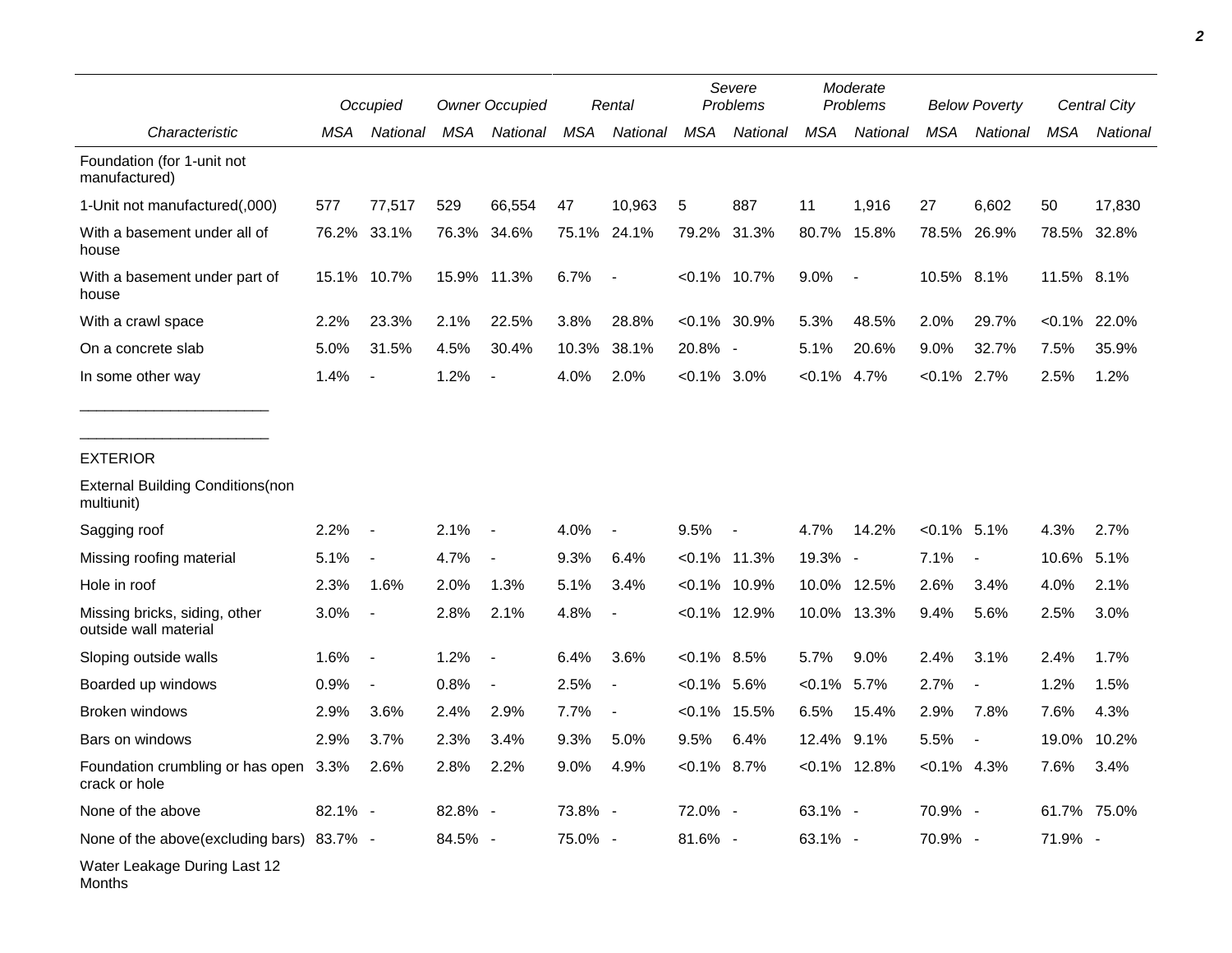|                                         |       | Occupied                 |            | <b>Owner Occupied</b>    |            | Rental                   |                | Severe<br>Problems       |             | Moderate<br>Problems     |            | <b>Below Poverty</b>     |            | Central City             |
|-----------------------------------------|-------|--------------------------|------------|--------------------------|------------|--------------------------|----------------|--------------------------|-------------|--------------------------|------------|--------------------------|------------|--------------------------|
| Characteristic                          | MSA   | National                 | <b>MSA</b> | National                 | <b>MSA</b> | National                 | <b>MSA</b>     | National                 | MSA         | National                 | <b>MSA</b> | National                 | <b>MSA</b> | National                 |
| With leakage from outside<br>structure  | 15.6% | 10.4%                    |            | 19.6% 10.9%              | 9.1%       | $\overline{\phantom{a}}$ |                | 26.7% 19.0%              | 24.9% -     |                          | 10.1% -    |                          | 12.2% -    |                          |
| Roof                                    | 5.9%  | $\blacksquare$           | 7.4%       | 5.1%                     | 3.7%       | 4.6%                     | 11.0% -        |                          |             | 11.8% 19.2%              | 3.7%       | 5.4%                     | 5.9%       | $\overline{\phantom{a}}$ |
| <b>Basement leak</b>                    | 8.8%  | 3.8%                     | 12.8%      | 4.6%                     | 2.4%       | 1.9%                     | 8.1%           | 4.4%                     | 15.5% 7.3%  |                          | 4.6%       | 2.3%                     | 3.3%       | $\blacksquare$           |
| Walls, closed windows, or doors<br>leak | 2.1%  | $\blacksquare$           | 1.6%       | $\overline{\phantom{a}}$ | 2.7%       | $\overline{\phantom{a}}$ | 7.0%           | $\overline{\phantom{a}}$ | 2.6%        | 7.4%                     | 2.5%       | $\overline{\phantom{a}}$ | 3.3%       | 2.2%                     |
| Other or Unknown exterior Leak          | 1.7%  | 1.1%                     | 2.1%       | 1.1%                     | 1.0%       | 1.3%                     | 10.5% 1.9%     |                          | 2.8%        | $\overline{\phantom{a}}$ | 1.3%       | $\sim$                   | 1.3%       | $\blacksquare$           |
| <b>INTERIOR</b>                         |       |                          |            |                          |            |                          |                |                          |             |                          |            |                          |            |                          |
| Damage                                  |       |                          |            |                          |            |                          |                |                          |             |                          |            |                          |            |                          |
| Holes in floors                         | 1.2%  | $\overline{\phantom{a}}$ | 0.8%       | $\overline{\phantom{a}}$ | 1.9%       | $\blacksquare$           | 13.9% 8.7%     |                          | 5.4%        | 9.7%                     | 1.2%       | 2.7%                     | 2.9%       | 1.4%                     |
| Open cracks or holes                    | 6.0%  | $\sim$                   | 4.9%       | 3.7%                     | 7.8%       | $\blacksquare$           | 15.0%          | 19.1%                    | 20.8%       | 31.3%                    | 4.1%       | 8.0%                     | 8.6%       | 6.4%                     |
| Broken plaster or peeling paint         | 2.5%  | $\sim$                   | 1.6%       | $\overline{\phantom{a}}$ | 3.9%       | $\overline{\phantom{a}}$ | 5.3%           | 10.4%                    |             | 13.5% 19.3%              | 2.4%       | 3.7%                     | 4.3%       | 3.1%                     |
| Water Leakage During Last 12<br>Months  |       |                          |            |                          |            |                          |                |                          |             |                          |            |                          |            |                          |
| With leakage from inside structure 7.5% |       | $\blacksquare$           | 6.7%       | $\overline{\phantom{a}}$ | 8.7%       | 10.8%                    | 18.9% -        |                          | 21.2% 25.5% |                          | 5.7%       | 10.2%                    | 7.4%       | 9.1%                     |
| Fixtures backed up or overflowed        | 2.3%  | $\sim$                   | 1.7%       | $\overline{\phantom{a}}$ | 3.3%       | $\overline{\phantom{a}}$ | 6.4%           | $\sim$                   | 6.7%        | 8.9%                     | 2.4%       | 3.0%                     | 1.2%       | 2.6%                     |
| Pipes leaked                            | 3.1%  | $\sim$                   | 2.4%       | 2.9%                     | 4.2%       | 5.1%                     |                | 18.5% 10.0%              | 9.1%        | 13.4%                    | 3.1%       | 5.0%                     | 3.6%       | $\overline{\phantom{a}}$ |
| Broken water heater                     | 0.6%  | $\overline{\phantom{a}}$ | 0.5%       | 0.8%                     | 0.8%       | $\blacksquare$           | $< 0.1\%$ 1.3% |                          | 2.6%        | $\frac{1}{2}$            | 0.5%       | 0.8%                     | 0.6%       |                          |
| Other or Unknown                        | 2.1%  | $\overline{\phantom{a}}$ | 2.4%       | 1.7%                     | 1.6%       | 3.0%                     | $<0.1\%$ 5.0%  |                          | 6.6%        | 8.3%                     | 0.4%       | 2.5%                     | 2.9%       | $\overline{\phantom{a}}$ |
| Rodents                                 |       |                          |            |                          |            |                          |                |                          |             |                          |            |                          |            |                          |
| Signs of rats in last 3 mon.            | 0.8%  | $\overline{\phantom{a}}$ | 0.6%       | $\overline{\phantom{a}}$ | 1.1%       | $\overline{a}$           | 3.1%           | 5.4%                     | 4.0%        |                          | 1.4%       | $\overline{\phantom{a}}$ | 1.1%       |                          |
| Signs of mice in last 3 mon.            | 9.2%  | 5.5%                     | 7.2%       | 5.3%                     | 12.4% 6.0% |                          | 15.4% -        |                          | 15.5% -     |                          | 11.8% 8.2% |                          | 16.5% 5.6% |                          |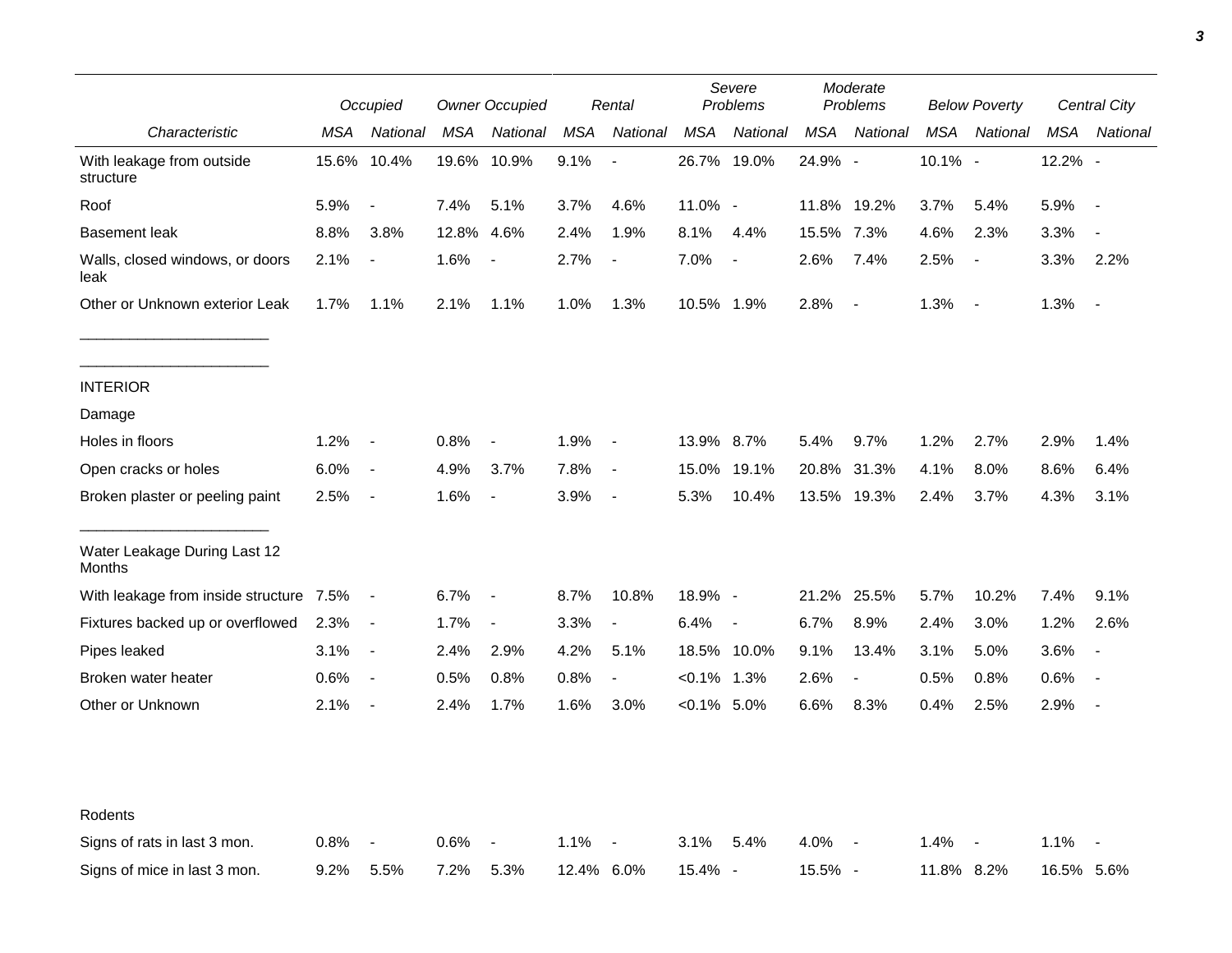|                                                           |             | Occupied                 |            | <b>Owner Occupied</b> |                | Rental                   |                | Severe<br>Problems       |                | Moderate<br>Problems     |                | <b>Below Poverty</b>     |                | Central City |  |
|-----------------------------------------------------------|-------------|--------------------------|------------|-----------------------|----------------|--------------------------|----------------|--------------------------|----------------|--------------------------|----------------|--------------------------|----------------|--------------|--|
| Characteristic                                            | <b>MSA</b>  | National                 | <b>MSA</b> | National              | <b>MSA</b>     | National                 | <b>MSA</b>     | National                 | <b>MSA</b>     | National                 | <b>MSA</b>     | National                 | MSA            | National     |  |
| Signs of rodents, not sure which<br>kind in last 3 mon.   | 0.9%        | 0.4%                     | 0.4%       |                       | 1.7%           | 0.7%                     | 10.4%          | 3.0%                     | $< 0.1\%$ 1.5% |                          | 2.8%           | 0.7%                     | 2.8%           | 0.7%         |  |
| Electrical                                                |             |                          |            |                       |                |                          |                |                          |                |                          |                |                          |                |              |  |
| No electrical wiring                                      | 0.1%        | $\overline{\phantom{a}}$ | 0.1%       |                       | $< 0.1\%$ -    |                          | $< 0.1\%$ 2.4% |                          | $< 0.1\%$ 0.0% |                          | $< 0.1\%$ 0.1% |                          | 0.3%           |              |  |
| Exposed wiring                                            | 1.0%        | $\blacksquare$           | 0.4%       | 0.8%                  | 2.0%           | 1.4%                     | 3.1%           | $\overline{\phantom{a}}$ | 1.2%           | 1.9%                     | 2.9%           | 1.5%                     | 2.0%           | 1.2%         |  |
| Rooms without electric outlets                            | 1.5%        | $\overline{\phantom{a}}$ | 1.1%       | $\sim$                | 2.1%           |                          | 5.6%           | 7.8%                     | 1.2%           | 3.1%                     | 3.4%           | 2.4%                     | 2.0%           | 1.6%         |  |
| Fuses/breakers blown in last 3<br>mon.                    | 9.9%        | $\overline{\phantom{a}}$ | 9.3%       | $\sim$                | 10.8% -        |                          | 28.3%          | 15.1%                    | 9.4%           | 15.9%                    | 5.7%           | 7.8%                     | 9.5%           | $\sim$       |  |
| Sanitation                                                |             |                          |            |                       |                |                          |                |                          |                |                          |                |                          |                |              |  |
| Lacking complete kitchen facilities                       | 4.2%        | 1.6%                     | 1.7%       | 0.4%                  | 8.4%           | 4.1%                     | 9.5%           | $\sim$                   | 75.8%          | 39.4%                    | 5.2%           | 3.6%                     | 10.8% 2.8%     |              |  |
| Lacking some or all plumbing<br>facilities                | 1.3%        | $\overline{\phantom{a}}$ | 0.9%       | $\sim$                | 2.0%           | $\blacksquare$           | 60.5% -        |                          | $< 0.1\%$ 0.0% |                          | 1.8%           | 2.4%                     | 0.9%           | 1.7%         |  |
| Water not safe to drink                                   | 8.1%        | $\overline{\phantom{a}}$ | 7.0%       | $\sim$                | 9.9%           | $\blacksquare$           | 15.4% -        |                          | 16.5% -        |                          | 13.3% -        |                          | 12.0% -        |              |  |
| Water stoppage in last 3 mon.                             | 3.4%        | $\overline{\phantom{a}}$ | 2.5%       | $\sim$                | 4.8%           | $\overline{\phantom{a}}$ | 10.6% -        |                          | 6.5%           | $\overline{\phantom{a}}$ | 4.3%           | $\overline{\phantom{a}}$ | 5.2%           | 3.4%         |  |
| No flush toilets working some time 2.6%<br>in last 3 mon. |             | 2.0%                     | 1.0%       | $\overline{a}$        | 5.2%           | 3.9%                     | 8.1%           | $\overline{\phantom{a}}$ | 4.5%           | 9.9%                     | 4.1%           | $\overline{\phantom{a}}$ | 5.5%           | 2.6%         |  |
| With sewage disposal breakdowns 1.0%<br>in last 3 mon.    |             | 1.3%                     | 0.9%       | $\sim$                | 1.3%           | 1.7%                     | 4.9%           | 3.9%                     | 1.1%           | 3.9%                     | $< 0.1\%$ 1.7% |                          | 0.9%           | 1.5%         |  |
| Septic tank, cesspool, chemical<br>toilet                 | 17.0% -     |                          | 24.6% -    |                       | 4.6%           | 7.6%                     |                | $< 0.1\%$ 15.1%          | 2.8%           | 17.6%                    | 7.4%           | 14.7%                    | $< 0.1\%$ 1.2% |              |  |
| With septic tank or cesspool<br>breakdowns in last 3 mon. | $< 0.1\%$ - |                          | 0.1%       | $\sim$ $-$            | $< 0.1\%$ 0.2% |                          | $< 0.1\%$ 1.3% |                          | $< 0.1\%$ 0.3% |                          | $< 0.1\%$ 0.3% |                          | $< 0.1\%$ -    |              |  |

## HEATING/FUEL

Main Heating Equipment

| Warm-air furnace          |                        |  |  | 35.9% 62.9% 37.1% 67.4% 34.0% 53.2% 29.2% 44.3% 33.3% -        |  | 33.9% 56.3% 31.1% 60.5% |  |
|---------------------------|------------------------|--|--|----------------------------------------------------------------|--|-------------------------|--|
| Steam or hot water system | 53.2% 11.5% 54.6% 9.9% |  |  | $50.8\%$ 15.0% 55.5% 21.9% 55.5% 11.2% 50.1% 12.8% 54.0% 16.5% |  |                         |  |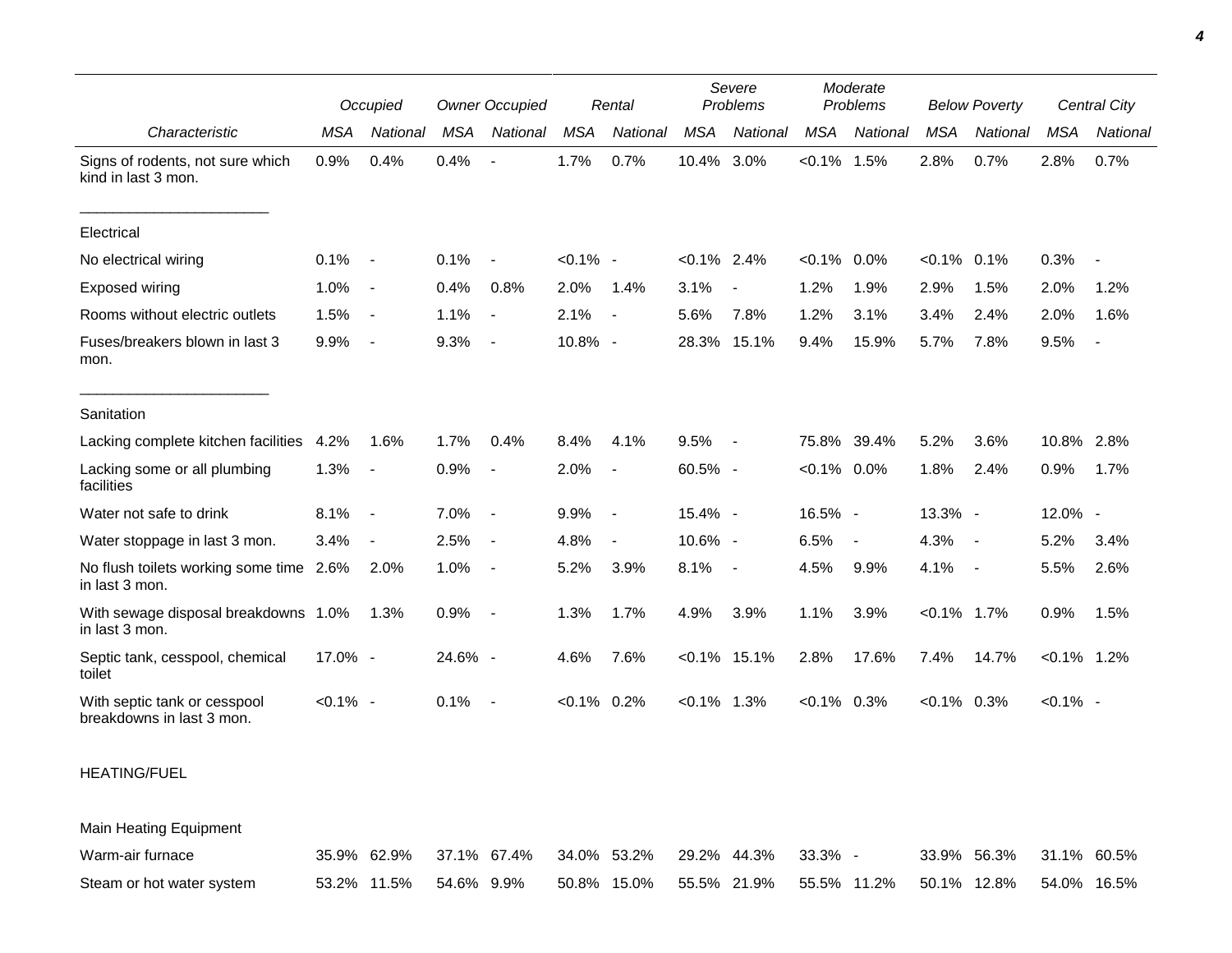|                                                         |             | Occupied                 | <b>Owner Occupied</b> |                          | Rental         |                          | Severe<br>Problems |             | Moderate<br>Problems |                          | <b>Below Poverty</b> |             | Central City   |                          |
|---------------------------------------------------------|-------------|--------------------------|-----------------------|--------------------------|----------------|--------------------------|--------------------|-------------|----------------------|--------------------------|----------------------|-------------|----------------|--------------------------|
| Characteristic                                          | <b>MSA</b>  | <b>National</b>          | <b>MSA</b>            | National                 | <b>MSA</b>     | National                 | <b>MSA</b>         | National    | <b>MSA</b>           | National                 | <b>MSA</b>           | National    | <b>MSA</b>     | <b>National</b>          |
| Electric heat pump                                      | 1.9%        | 11.7%                    | 1.7%                  | 12.6%                    | 2.1%           | 9.8%                     | 2.6%               | 7.3%        | 4.6%                 | $\overline{\phantom{a}}$ | 2.7%                 | 8.5%        | 3.1%           | 8.5%                     |
| Built-in electric units                                 | 5.9%        | 4.3%                     | 3.9%                  | 2.8%                     | 9.3%           | $\blacksquare$           | 9.5%               | 5.2%        | $< 0.1\%$            | 5.1%                     | 9.6%                 | 6.4%        | 7.8%           | 3.8%                     |
| Floor, wall, or other built-in hot air<br>without ducts | 1.9%        | 4.5%                     | 2.0%                  | 2.7%                     | 1.8%           | 8.4%                     | 3.1%               | 7.8%        | 3.4%                 | 4.9%                     | 1.2%                 | 6.7%        | 2.0%           | 6.4%                     |
| Room heaters with flue                                  | 0.3%        | 1.0%                     | 0.3%                  | 0.9%                     | 0.3%           | 1.3%                     | $< 0.1\%$ 2.0%     |             | 1.1%                 | 1.4%                     | $< 0.1\%$            | 1.9%        | 0.3%           | 0.7%                     |
| Room heaters without flue                               | 0.1%        | 1.1%                     | $< 0.1\%$             | 1.0%                     | 0.2%           | 1.3%                     | $< 0.1\%$ 2.8%     |             | 1.1%                 | 28.7%                    | $< 0.1\%$ 2.5%       |             | 0.3%           | 0.9%                     |
| Portable electric heaters                               | 0.1%        | 0.9%                     | $< 0.1\%$ 0.6%        |                          | 0.2%           | 1.7%                     | $< 0.1\%$ 3.6%     |             | $< 0.1\%$ 2.6%       |                          | 0.6%                 | 1.8%        | 0.3%           | 1.3%                     |
| <b>Stoves</b>                                           | 0.2%        | 0.9%                     | 0.3%                  | 1.0%                     | $< 0.1\%$ 0.4% |                          | $< 0.1\%$ 3.3%     |             | $< 0.1\%$ 0.7%       |                          | $< 0.1\%$            | 1.1%        |                | $< 0.1\% < 0.1\%$        |
| Fireplace with inserts                                  | 0.1%        | $\overline{\phantom{a}}$ | $< 0.1\%$             | 0.2%                     | 0.2%           | $\overline{\phantom{a}}$ | $< 0.1\%$ 0.1%     |             | $< 0.1\%$            | 0.1%                     | $< 0.1\%$ 0.1%       |             | $< 0.1\%$ 0.1% |                          |
| Fireplace without inserts                               | $< 0.1\%$ - |                          | $< 0.1\%$ 0.1%        |                          | $< 0.1\%$ -    |                          | $< 0.1\%$ 0.2%     |             | $< 0.1\%$ 0.1%       |                          | $< 0.1\%$ -          |             | $< 0.1\%$ -    |                          |
| Other                                                   | 0.2%        | $\sim$                   | 0.2%                  | $\blacksquare$           | 0.3%           | $\blacksquare$           | $< 0.1\%$ 0.4%     |             | 1.0%                 | 0.4%                     | 0.6%                 | 0.9%        | 0.3%           | $\sim$ $-$               |
| No heating equipment                                    | 0.2%        | $\overline{\phantom{a}}$ | $< 0.1\%$ 0.3%        |                          | 0.6%           | $\overline{\phantom{a}}$ | $< 0.1\%$ 0.5%     |             | $< 0.1\%$            | 0.6%                     | 1.2%                 | 0.7%        | 0.6%           | $\sim$ $-$               |
| Cooking stove                                           | 0.1%        | $\sim$                   |                       | $< 0.1\% < 0.1\%$        | 0.2%           | $\overline{\phantom{a}}$ | $< 0.1\%$ 0.6%     |             | $< 0.1\%$ 0.1%       |                          | $< 0.1\%$ 0.2%       |             | 0.3%           | $\sim$                   |
| <b>Water Heating Fuel</b>                               |             |                          |                       |                          |                |                          |                    |             |                      |                          |                      |             |                |                          |
| Electricity                                             |             | 20.0% 40.0%              |                       | 15.6% 37.9%              |                | 27.2% 44.5%              | 39.2% -            |             |                      | 18.1% 39.9%              | 30.5% 45.9%          |             |                | 18.4% 29.6%              |
| Gas, LP/bottled gas                                     | 57.7% -     |                          | 57.2% -               |                          | 58.5% -        |                          | 45.4% -            |             | 67.4% -              |                          | 51.0% -              |             | 70.4% -        |                          |
| Fuel oil                                                | 22.2% 4.5%  |                          | 27.0% 4.2%            |                          | 14.2% 5.2%     |                          | 15.4% 9.3%         |             | 14.4% 4.2%           |                          | 17.8% 4.5%           |             | 10.9% 5.7%     |                          |
| Kerosene or other liquid fuel                           | 0.1%        | $\sim$                   | 0.1%                  | $\overline{a}$           |                | $< 0.1\%$ $< 0.1\%$      | $< 0.1\%$ 0.2%     |             | $< 0.1\%$ 0.1%       |                          | $< 0.1\%$            | $< 0.1\%$   |                | $< 0.1\%$ $< 0.1\%$      |
| Other                                                   | 0.1%        | $\blacksquare$           | 0.1%                  | $\blacksquare$           | 0.2%           | $\blacksquare$           | $< 0.1\%$ 0.9%     |             | $< 0.1\%$            | 0.1%                     | 0.6%                 | 0.1%        | 0.3%           | $\overline{\phantom{a}}$ |
| Clothes Dryer(,000)                                     | 719         | 88,506                   | 594                   | 71,443                   | 125            | 17,063                   | 10 <sup>°</sup>    | 912         | 19                   | 2,265                    | 40                   | 8,133       | 93             | 20,153                   |
| Have Clothes Dryer                                      | 68.0% -     |                          | 90.4% -               |                          |                | 31.3% 48.7%              | 43.9% -            |             | 33.6%                | 57.1%                    |                      | 35.4% 57.4% | 40.8%          | 64.1%                    |
| Electricity                                             | 70.0% -     |                          | 68.3% -               |                          | 77.6% -        |                          | 83.0% -            |             | 70.9% -              |                          | 73.6% -              |             | 58.8%          | 73.4%                    |
| Gas, LP gas (liquid propane)                            |             | 29.9% 22.8%              |                       | 31.6% 24.9%              |                | 21.9% 14.1%              |                    | 17.0% 24.1% |                      | 29.1% 15.7%              | 26.4%                | 16.6%       | 40.5%          | 26.6%                    |
| Other                                                   | 0.2%        | $\overline{\phantom{a}}$ | 0.1%                  | $\overline{\phantom{a}}$ | 0.5%           | 0.1%                     | $< 0.1\%$ 0.3%     |             |                      | $< 0.1\% < 0.1\%$        | $< 0.1\%$            | $< 0.1\%$   | 0.7%           | $< 0.1\%$                |

Heating Problems

\_\_\_\_\_\_\_\_\_\_\_\_\_\_\_\_\_\_\_\_\_\_\_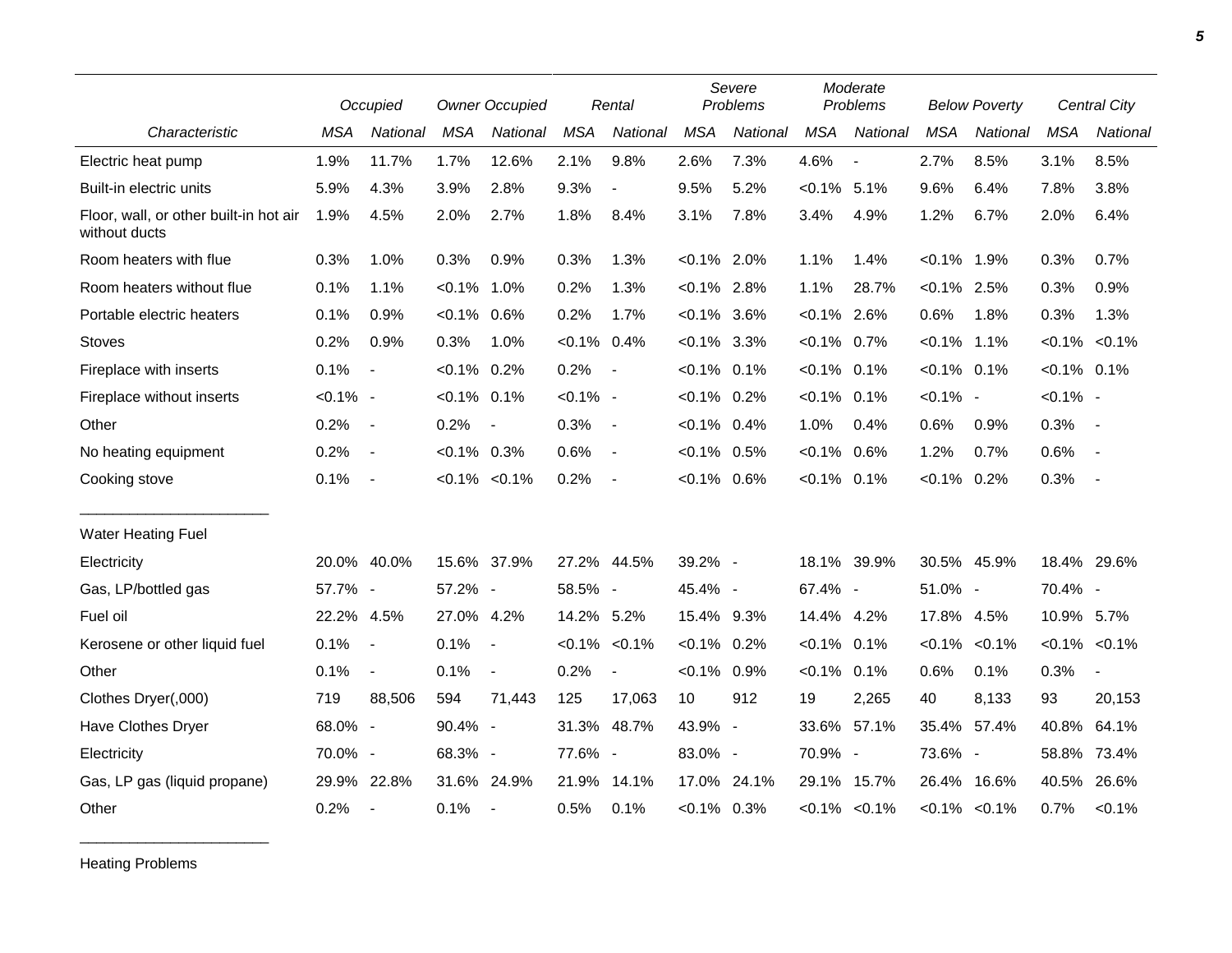|                                                             |                | Occupied                 |                | <b>Owner Occupied</b>    |             | Rental                   |                | Severe<br>Problems       |                | Moderate<br>Problems     |            | <b>Below Poverty</b> |                | Central City   |
|-------------------------------------------------------------|----------------|--------------------------|----------------|--------------------------|-------------|--------------------------|----------------|--------------------------|----------------|--------------------------|------------|----------------------|----------------|----------------|
| Characteristic                                              | MSA            | National                 | <b>MSA</b>     | National                 | <b>MSA</b>  | National                 | <b>MSA</b>     | National                 | <b>MSA</b>     | National                 | <b>MSA</b> | National             | <b>MSA</b>     | National       |
| Uncomfortably cold for 24 hours or 8.1%<br>more last winter |                |                          | 5.9%           | 7.6%                     | 12.1% -     |                          | 47.5% -        |                          | 16.1% -        |                          | 8.4%       | 13.4%                | 13.2% 9.5%     |                |
| Heating equipment breakdowns                                | 3.3%           | 2.4%                     | 2.5%           | 2.0%                     | 4.6%        | 3.3%                     | 36.6% -        |                          | 5.5%           | 3.5%                     | 5.3%       | 3.8%                 | 5.4%           | 3.1%           |
| Other causes                                                | 4.7%           | 5.9%                     | 3.5%           | 5.5%                     | 6.7%        | $\overline{\phantom{a}}$ |                | 18.6% 11.4%              | 10.3%          | 13.9%                    | 3.4%       | 8.4%                 | 7.6%           | 5.8%           |
| Utility interruption                                        | 0.5%           | 2.4%                     | 0.7%           | 2.8%                     | 0.2%        | 1.7%                     | $< 0.1\%$ 2.3% |                          | $< 0.1\%$ 2.4% |                          | 1.1%       | 1.9%                 | 0.3%           | 1.3%           |
| Inadequate heating capacity                                 | 1.3%           | 1.0%                     | 0.4%           | $\overline{\phantom{a}}$ | 2.7%        | 2.0%                     | $< 0.1\%$ 4.5% |                          | $< 0.1\%$      | 4.1%                     | 0.6%       | 2.0%                 | 2.4%           | 1.6%           |
| Inadequate insulation                                       | 0.9%           | $\overline{\phantom{a}}$ | 0.6%           | $\overline{\phantom{a}}$ | 1.4%        | $\overline{\phantom{a}}$ | 6.2%           | 2.7%                     | 3.3%           | $\blacksquare$           | 0.6%       | 2.0%                 | 2.1%           | 1.1%           |
| Cost of heating                                             | 1.5%           | 0.9%                     | 1.1%           | $\blacksquare$           | 2.0%        | 0.8%                     | 9.4%           | 1.4%                     | 5.5%           | 2.8%                     | 0.6%       | 1.6%                 | 2.1%           | 1.0%           |
| Other                                                       | 1.1%           | $\overline{\phantom{a}}$ | 1.0%           |                          | 1.4%        | 1.9%                     | 8.6%           | 3.4%                     | 4.4%           |                          | 1.2%       | 2.3%                 | 2.0%           | 1.3%           |
| SELECTED PHYSICAL<br><b>PROBLEMS</b>                        |                |                          |                |                          |             |                          |                |                          |                |                          |            |                      |                |                |
| Severe Physical Problems(,000)                              | 23             | 1,806                    | 8              | 729                      | 15          | 1,077                    | 23             | 1,806                    |                |                          | 6          | 469                  | $\overline{7}$ | 755            |
| Severe physical problems                                    | 2.2%           | 1.6%                     | 1.2%           | $\overline{\phantom{a}}$ | 3.8%        | $\overline{\phantom{a}}$ | 100%           | $\overline{\phantom{a}}$ |                |                          | 5.2%       | 3.3%                 | 2.9%           | $\overline{a}$ |
| Plumbing                                                    | 1.3%           | $\blacksquare$           | 0.9%           | $\overline{\phantom{a}}$ | 2.0%        | $\blacksquare$           | 60.5% -        |                          |                |                          | 1.8%       | 2.3%                 | 0.9%           | 1.7%           |
| Heating                                                     | 0.8%           | 0.4%                     | 0.3%           | $\overline{\phantom{a}}$ | 1.7%        | 0.9%                     |                | 36.6% 25.6%              |                |                          | 2.8%       | 0.8%                 | 1.7%           | 0.6%           |
| Electric                                                    | $< 0.1\%$ -    |                          | $< 0.1\%$ 0.1% |                          | $< 0.1\%$ - |                          | $< 0.1\%$ 2.7% |                          |                |                          | $< 0.1\%$  | 0.1%                 | $< 0.1\%$ -    |                |
| Hallways                                                    | $< 0.1\%$ 0.0% |                          | $< 0.1\%$ 0.0% |                          | $< 0.1\%$   | 0.0%                     | $< 0.1\%$ 0.0% |                          |                |                          | $< 0.1\%$  | 0.0%                 | $< 0.1\%$ 0.0% |                |
| Upkeep                                                      | 0.1%           | $\overline{\phantom{a}}$ | $< 0.1\%$ -    |                          | 0.2%        | $\blacksquare$           | 2.9%           | 4.3%                     |                |                          | 0.6%       | 0.3%                 | 0.3%           |                |
| Moderate Physical Problems(,000)                            | 56             | 3,965                    | 19             | 1,565                    | 38          | 2,401                    |                |                          | 56             | 3,965                    | 6          | 1,081                | 28             | 1,549          |
| Moderate physical problems                                  | 5.3%           | 3.6%                     | 2.8%           | 2.1%                     | 9.4%        | 6.9%                     |                |                          | 100%           | $\overline{\phantom{a}}$ | 5.6%       | 7.6%                 | 12.5%          | 4.9%           |
| Plumbing                                                    | 0.1%           | $\overline{\phantom{a}}$ | $<0.1\%$ 0.1%  |                          | 0.3%        |                          |                |                          | 2.4%           | 4.7%                     | 0.6%       | 0.3%                 | 0.6%           | 0.2%           |
| Heating                                                     | 0.1%           | 1.0%                     | $< 0.1\%$ 1.0% |                          | 0.2%        | 1.2%                     |                |                          | 1.1%           | 28.7%                    | $< 0.1\%$  | 2.3%                 | 0.3%           | 0.8%           |
| Upkeep                                                      | 4.0%           | 1.4%                     | 1.7%           | 0.3%                     | 7.8%        | 3.7%                     |                |                          | 75.8%          | 39.4%                    | 4.4%       | 3.0%                 | 10.5%          | 2.5%           |
| Hallways                                                    | $< 0.1\%$      | 0.0%                     | $< 0.1\%$      | 0.0%                     | $< 0.1\%$   | 0.0%                     |                |                          | $< 0.1\%$      | 0.0%                     | $<0.1\%$   | 0.0%                 | $< 0.1\%$      | 0.0%           |
| Kitchen                                                     | 1.1%           | $\blacksquare$           | 1.1%           | 0.7%                     | 1.1%        | 1.9%                     |                |                          | 20.6%          | 30.4%                    | 0.6%       | 2.3%                 | 1.2%           | 1.5%           |

\_\_\_\_\_\_\_\_\_\_\_\_\_\_\_\_\_\_\_\_\_\_\_